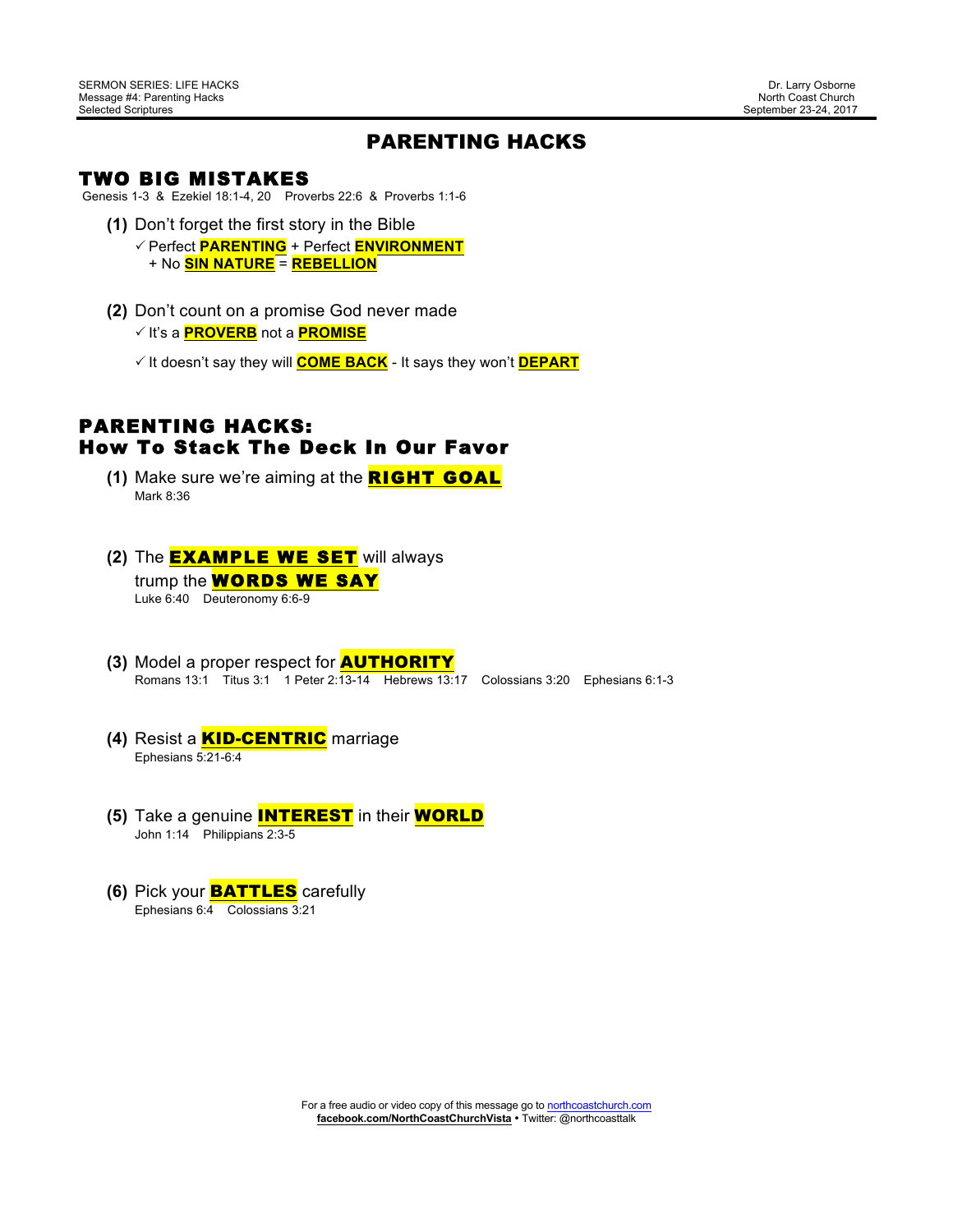# **Growth Group Homework**

For the week of September 24, 2017

### **GETTING TO KNOW YOU**

**1.** This weekend we heard there are two extremes in parenting: "Head in the Sand" and "Easily Panicked." What few words would you use to describe the type of parenting style you experienced while growing up?

**2.** Can you think of anything you were taught by your parents or parental figures that made an impact on you and that you want to pass on?

Are there any traditions from your upbringing that you still practice today?

**3.** Looking back at your notes from this week's teaching, was there anything you heard for the first time or that caught your attention, challenged or confused you?

#### **DIGGING DEEPER**

**1.** Larry reminded us that children tend to follow our example more than the words we say. Yet often we spend more time talking *to* or *at* people with less focus on the example we're setting. Galatians 5:22-23 gives us a list of things we can practice to set a good example for those closest to us. As you read through each fruit of the Spirit, pick 3 or 4 of them to write down and give an example of how you could demonstrate each of them to your children, friends or family.

#### **Galatians 5:22-23** *New International Version (NIV)*

**<sup>22</sup>** But the fruit of the Spirit is love, joy, peace, forbearance, kindness, goodness, faithfulness, **<sup>23</sup>** gentleness and self-control. Against such things there is no law.

Go back through the fruit of the Spirit and number them from 1-9 in terms of which fruit you're practicing the most (1) and which needs the most work (9).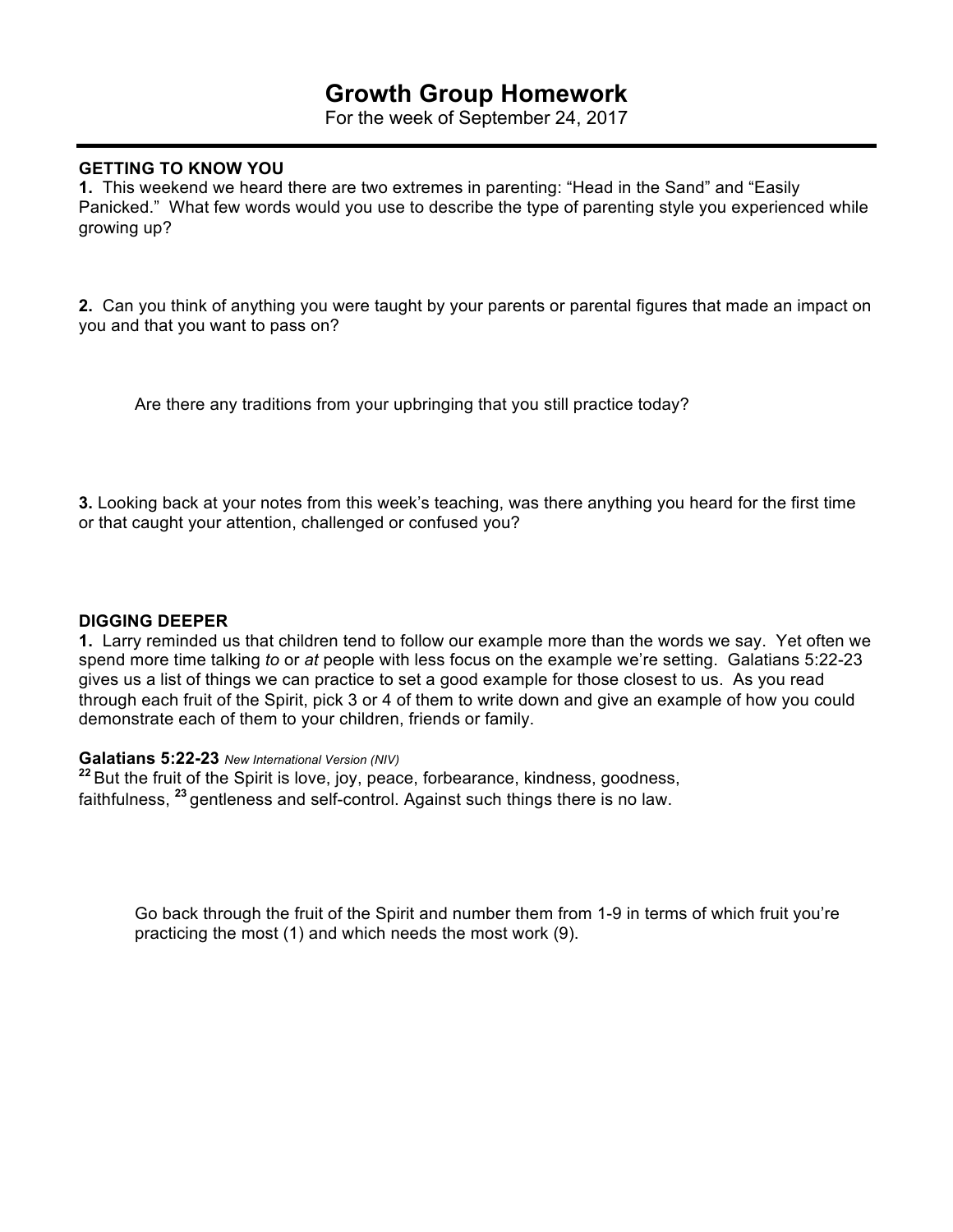**2.** Discipline can be a very polarizing topic with almost every parent having a different view. The good news is God is pretty specific about how and why he disciplines his children. What insight does Hebrews 12:4-11 give and how can that help us in our own parenting (future parenting or grand parenting)?

# **Hebrews 12:4-11** *New International Version (NIV)*

### *God Disciplines His Children*

**<sup>4</sup>** In your struggle against sin, you have not yet resisted to the point of shedding your blood. **<sup>5</sup>** And have you completely forgotten this word of encouragement that addresses you as a father addresses his son? It says,

*My son, do not make light of the Lord's discipline,*

 *and do not lose heart when he rebukes you,*

*<sup>6</sup> because the Lord disciplines the one he loves, and he chastens everyone he accepts as his son."*

**<sup>7</sup>** Endure hardship as discipline; God is treating you as his children. For what children are not disciplined by their father? **<sup>8</sup>** If you are not disciplined—and everyone undergoes discipline—then you are not legitimate, not true sons and daughters at all. **<sup>9</sup>** Moreover, we have all had human fathers who disciplined us and we respected them for it. How much more should we submit to the Father of spirits and live! **<sup>10</sup>** They disciplined us for a little while as they thought best; but God disciplines us for our good, in order that we may share in his holiness. **<sup>11</sup>** No discipline seems pleasant at the time, but painful. Later on, however, it produces a harvest of righteousness and peace for those who have been trained by it.

What's your first response to the idea that God disciplines those he loves?

How does this verse align or differ from your own experience of discipline while growing up?

**3.** No matter how we may have hurt people in the past, we have an opportunity to seek forgiveness today and heal relationships. Unfortunately, many of us seeking forgiveness use statements such as "I'm sorry" which risks little vulnerability (eg. "whatever I did I'm sorry") and seldom brings healing. On the flip side, asking someone to forgive us is incredibly vulnerable and often opens the door to genuine healing. How might the verses below help those truly seeking someone's forgiveness?

# **Matthew 5:23-24** *New International Version (NIV)*

**<sup>23</sup>** "Therefore, if you are offering your gift at the altar and there remember that your brother or sister has something against you,**<sup>24</sup>** leave your gift there in front of the altar. First go and be reconciled to them; then come and offer your gift.

#### **James 5:16** *New International Version (NIV)*

**<sup>16</sup>** Therefore confess your sins to each other and pray for each other so that you may be healed. The prayer of a righteous person is powerful and effective.

# **Romans 14:19** *New International Version (NIV)*

**<sup>19</sup>** Let us therefore make every effort to do what leads to peace and to mutual edification.

### **Ephesians 4:32** *New International Version (NIV)*

**<sup>32</sup>** Be kind and compassionate to one another, forgiving each other, just as in Christ God forgave you.